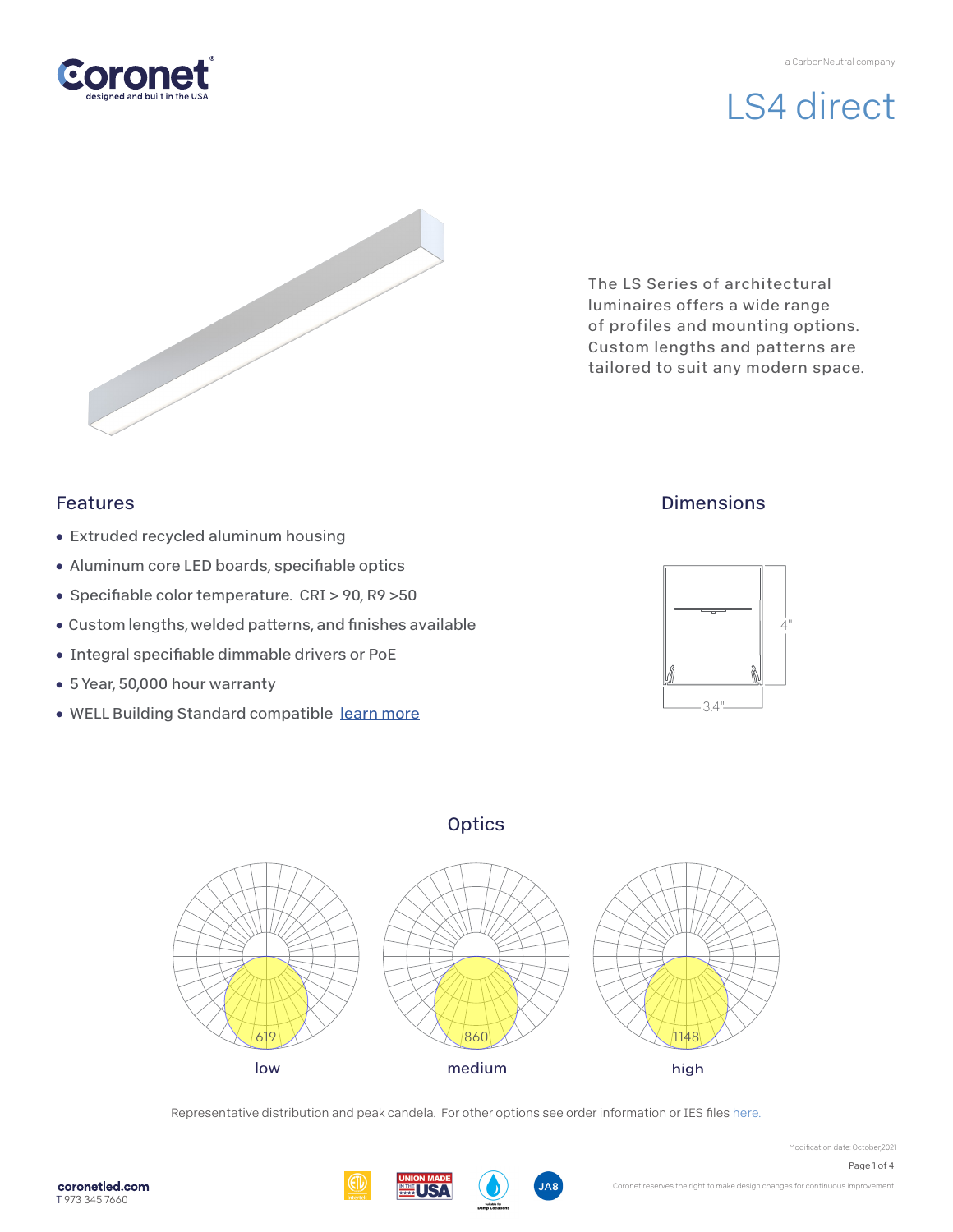

# LS4 direct

#### Ordering Information



#### **Performance**

| Output <sup>1</sup> |    | Watts/ft Lumens/ft |
|---------------------|----|--------------------|
| Low                 | 5  | 425                |
| Medium              |    | 590                |
| High                | 10 | 844                |

'Based on a typically configured 90 CRI, 3500K luminaire using one driver.

Custom outputs available. Please consult factory. For 4000K multiply by 1.05; for 3000K 0.96; for 2700K, 0.92.

#### Technical Information



clic[k here o](https://coronetled.com/warranty-technical-info/)r scan QR code

Wiring diagrams, PoE and sensor details

Modification date: October,2021

Page 2 of 4

coronetled.com T 973 345 7660





**JA8** 

Coronet reserves the right to make design changes for continuous improvement.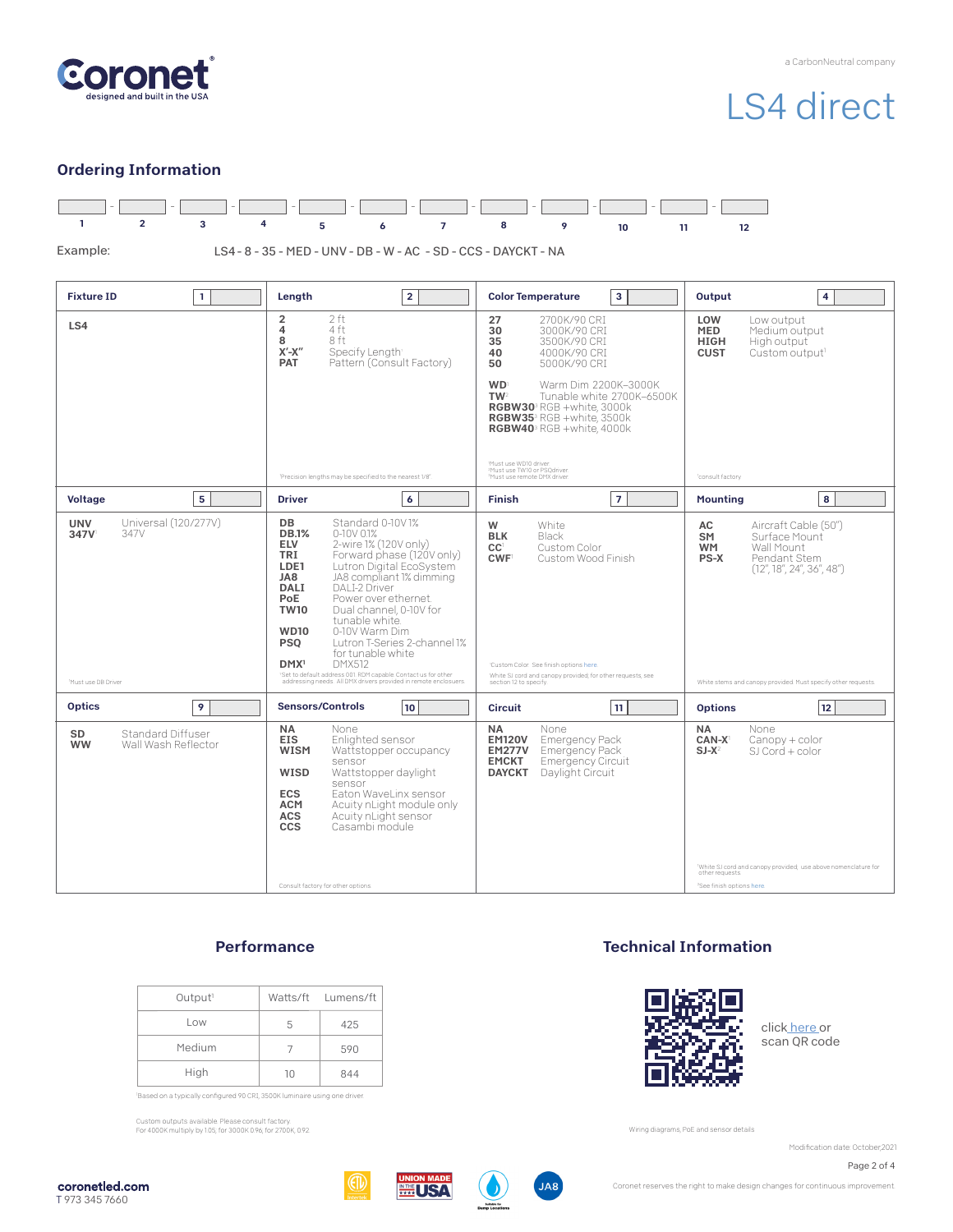

# LS4 direct

#### Drivers & Electrical

Integral drivers\* with 0-10V Dimming standard. Several other driver options available; see ordering information. \*DMX drivers are provided in remote enclosures.

#### Sensors & Controls

Sensors are installed on an aluminum plate adjacent to the luminaire lens1. Coronet remains agnostic in our approach to sensors and control systems; our fixtures are compatible with most systems offered.

1Not applicable to indirect only models. Consult factory.

#### Emergency Back-Up

For fixtures three-feet or longer, a 4W integral emergency driver may be wired to 4ft sections. 7W, 10W, and 12W drivers are also available (not all integral; consult factory). Emergency circuits for use with building generators are also available.

#### PoE (Power over Ethernet)

Compatible with virtually all PoE systems including Molex Coresync, Igor, Smartengine, Platformatics, and NuLED SPICEbox. Consult Factory for systems not listed, See here for more info.

#### Finishes

All luminaires are finished in high quality polyester powder coating. Our standard color is white. Any RAL color may be specified.

#### Weight

5 lbs per foot

#### **Patterns**

Featuring illuminated welded corners and angles. Consult factory for custom designs and elevations

### **Optics**

Extruded satin acrylic lenses provide excellent diffusion, high transmission, and no LED imaging.

#### Construction

Housings are extruded premium, recycled aluminum. Individual fixtures are available up to 12' long and may be specified as nominal or precision lengths. Precision lengths are supplied within 1/8" tolerance.

#### Joined Runs

Runs of any length may be specified and are comprised of multiple, factory-engineered, joined sections. Individually specified luminaires are not field joinable.



Representative joinery. For product specific details see installation guides or submittal drawings.